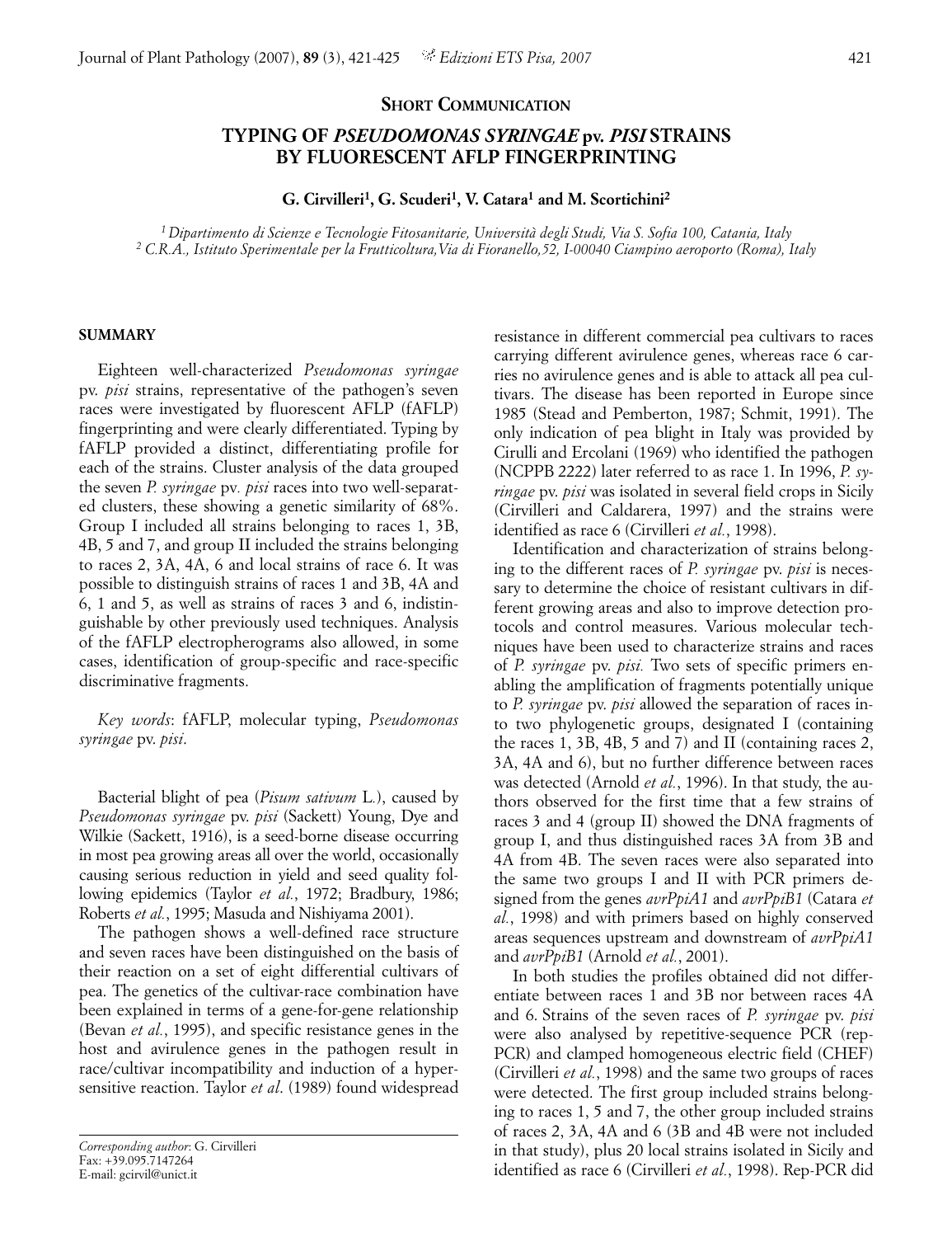**Table 1.** Strains of *Pseudomonas* used in this study.

| 422                                                                                                                                                                                                                                                                                                                                                                                                                                                                                                                                                                                                                                                                                                                                                                                                                                                                                                                                                                                                                                                               | fAFLP and Pseudomonas syringae pv. pisi                                                                                         |                                                                     |                                                                                                                                  |                                                                                           |                                                                                              | Journal of Plant Pathology (2007), 89 (3), 421-425                                                                                                                                                                                                                                                                                                                                                                                                                                                                                                                                                                                                                                                                                                                                                                                                                                                                                                                                                               |                                                                                                                                                                        |  |  |  |  |  |  |
|-------------------------------------------------------------------------------------------------------------------------------------------------------------------------------------------------------------------------------------------------------------------------------------------------------------------------------------------------------------------------------------------------------------------------------------------------------------------------------------------------------------------------------------------------------------------------------------------------------------------------------------------------------------------------------------------------------------------------------------------------------------------------------------------------------------------------------------------------------------------------------------------------------------------------------------------------------------------------------------------------------------------------------------------------------------------|---------------------------------------------------------------------------------------------------------------------------------|---------------------------------------------------------------------|----------------------------------------------------------------------------------------------------------------------------------|-------------------------------------------------------------------------------------------|----------------------------------------------------------------------------------------------|------------------------------------------------------------------------------------------------------------------------------------------------------------------------------------------------------------------------------------------------------------------------------------------------------------------------------------------------------------------------------------------------------------------------------------------------------------------------------------------------------------------------------------------------------------------------------------------------------------------------------------------------------------------------------------------------------------------------------------------------------------------------------------------------------------------------------------------------------------------------------------------------------------------------------------------------------------------------------------------------------------------|------------------------------------------------------------------------------------------------------------------------------------------------------------------------|--|--|--|--|--|--|
| not differentiate between strains and races within the<br>two groups, whereas CHEF analysis delineated six dif-<br>ferent profiles, and distinguished strains of races 4A and<br>6; it was not possible to distinguish between strains of<br>races 1 and 5 and between strains of races 3 and 6.<br>Moreover, local strains of race 6 were identical and<br>showed high similarity to the strains of race 3 and 6.<br>The objective of this study was to characterize and<br>distinguish P. syringae pv. pisi strains belonging to the<br>seven races by the fluorescent AFLP (fAFLP) technique<br>to obtain a better insight on strain diversity in P. sy-<br><i>ringae</i> pv. <i>pisi</i> . The strains used in this study (Table 1)<br>included eighteen representative of the seven races of P.<br>syringae pv. pisi and one P. syringae pv. syringae strain<br>(NCPPB 3869) used as outgroup.<br>Genomic DNAs were extracted and purified using<br>the DNA Purification Kit (Puregene, Gentra, Min-<br>neapolis, MN, USA), following the manufacturer's in- |                                                                                                                                 |                                                                     |                                                                                                                                  |                                                                                           |                                                                                              | structions. DNA templates were prepared using restric-<br>tion enzymes EcoRI and MseI and adaptor ligations<br>were carried out as reported by Vos et al. (1995) and<br>modified by Cirvilleri et al. (2006). The PCR mixtures<br>consisted of 5 µl of ligated DNA, 1 µl of 5 µM MseI-<br>primer, 1 µl of 5 µM EcoRI-primer labeled at the 5' end<br>with cy5 fluorophore, 1 µl of each of the deoxynucleo-<br>side triphosphates (10 mM), and 5 U of Taq poly-<br>merase. Enzymes, T4 DNA ligase, dNTPs and Taq poly-<br>merase were from Invitrogen-Life Technologies (Paisley,<br>UK) and all primers and oligos were from MWG<br>Biotech, Inc. (High Point, NC, USA). PCRs were per-<br>formed in a DNA thermal cycler (GeneAmp PCR sys-<br>tem 9600, Perkin Elmer, Norwalk, Connecticut, USA).<br>The fAFLP products were separated with a CEQ 8000<br>Genetic Analysis System automated DNA sequencer<br>(Beckman and Coulter, Fullerton, CA, USA) as previ-<br>ously described (Cirvilleri et al., 2006). |                                                                                                                                                                        |  |  |  |  |  |  |
| Table 1. Strains of Pseudomonas used in this study.<br>Species                                                                                                                                                                                                                                                                                                                                                                                                                                                                                                                                                                                                                                                                                                                                                                                                                                                                                                                                                                                                    | Strain                                                                                                                          | Race                                                                | fAFLP<br>group                                                                                                                   | fAFLP<br>subgroup                                                                         | Collection number                                                                            | Origin                                                                                                                                                                                                                                                                                                                                                                                                                                                                                                                                                                                                                                                                                                                                                                                                                                                                                                                                                                                                           | Country                                                                                                                                                                |  |  |  |  |  |  |
| P. s. pv. pisi<br>$\epsilon$<br>$\alpha$<br>$\alpha$<br>$\alpha$<br>$\epsilon\epsilon$                                                                                                                                                                                                                                                                                                                                                                                                                                                                                                                                                                                                                                                                                                                                                                                                                                                                                                                                                                            | 299A(T)<br>4585<br>4578A<br>1812A<br>4481<br>974B (T)<br>1691                                                                   | 1<br>3B<br>3B<br>4B<br>5<br>5<br>7                                  | Ι<br>Ι<br>I<br>Ι<br>Ι<br>I<br>I                                                                                                  | 1<br>2<br>$\overline{2}$<br>2<br>$\mathbf{1}$<br>$\mathbf{1}$<br>2                        | <b>NCPPB 3430</b><br>NCPPB 3433                                                              | HRI, Wellesbourne, UK<br>HRI, Wellesbourne, UK<br>HRI, Wellesbourne, UK<br>HRI, Wellesbourne, UK<br>L. Gardan*<br>HRI, Wellesbourne, UK                                                                                                                                                                                                                                                                                                                                                                                                                                                                                                                                                                                                                                                                                                                                                                                                                                                                          | New Zealand, 1970<br>Australia, 1992<br>Australia<br>U.S.A.<br>$\star\star$<br>U.S.A., 1978<br>Australia, 1976                                                         |  |  |  |  |  |  |
| $\epsilon\epsilon$<br>$\epsilon\epsilon$<br>$\epsilon\epsilon$<br>$\epsilon\epsilon$<br>$\epsilon\epsilon$<br>$\alpha$<br>$\alpha$<br>$\epsilon$<br>$\alpha$<br>$\alpha$<br>$\alpha$                                                                                                                                                                                                                                                                                                                                                                                                                                                                                                                                                                                                                                                                                                                                                                                                                                                                              | 4129<br>203<br>870A (T)<br>1380A<br>895A (T)<br>1704B (T)<br>1683<br>1688<br>B <sub>2</sub><br>F <sub>2</sub><br>P <sub>2</sub> | 2<br>$\overline{2}$<br>3A<br>4A<br>4A<br>6<br>6<br>6<br>6<br>6<br>6 | $\rm II$<br>$\rm II$<br>$\rm II$<br>$\rm II$<br>$\rm II$<br>$\rm II$<br>$\rm II$<br>$\rm II$<br>$\rm II$<br>$\rm II$<br>$\rm II$ | $\overline{4}$<br>4<br>4<br>3<br>3<br>4<br>4<br>$\overline{4}$<br>$\overline{\mathbf{3}}$ | NCPPB 3496<br>NCPPB 3500<br><b>CFBP 2709</b>                                                 | L. Gardan*<br>HRI, Wellesbourne, UK<br>HRI, Wellesbourne, UK<br>HRI, Wellesbourne, UK<br>HRI, Wellesbourne, UK<br>HRI, Wellesbourne, UK<br>HRI, Wellesbourne, UK<br>HRI, Wellesbourne, UK<br><b>PVCT</b><br><b>PVCT</b><br><b>PVCT</b>                                                                                                                                                                                                                                                                                                                                                                                                                                                                                                                                                                                                                                                                                                                                                                           | $**$<br>New Zealand, 1969<br>U.S.A., 1975<br>U.S.A., 1985<br>U.S.A, 1975<br>France, 1986<br>Hungary, 1956<br>France, 1973<br>Italy, 1999<br>Italy, 1999<br>Italy, 1999 |  |  |  |  |  |  |
| P. s. pv. syringae<br>HRI = Horticulture Research International, Wellesbourne, UK<br>PVCT = Plant Pathology, University of Catania, Italy.<br>$T = Type strain$<br>*UMR de Pathologie Vegetale, INRA, Beaucouze cedex, France                                                                                                                                                                                                                                                                                                                                                                                                                                                                                                                                                                                                                                                                                                                                                                                                                                     | ISPaVe015<br>** no information is available concerning the country of origin                                                    |                                                                     |                                                                                                                                  |                                                                                           | NCPBB 3869<br>CFBP = Collection Francaise de Bacteries Phytopathogens, INRA, Angers, France. | ISF, Rome, Italy<br>NCPPB = National Collection of Plant Pathogenic Bacteria, Plant Pathology Laboratory, Harpenden, Hertsfordshire, UK.                                                                                                                                                                                                                                                                                                                                                                                                                                                                                                                                                                                                                                                                                                                                                                                                                                                                         | Italy, 1992                                                                                                                                                            |  |  |  |  |  |  |

<sup>\*</sup>UMR de Pathologie Vegetale, INRA, Beaucouze cedex, France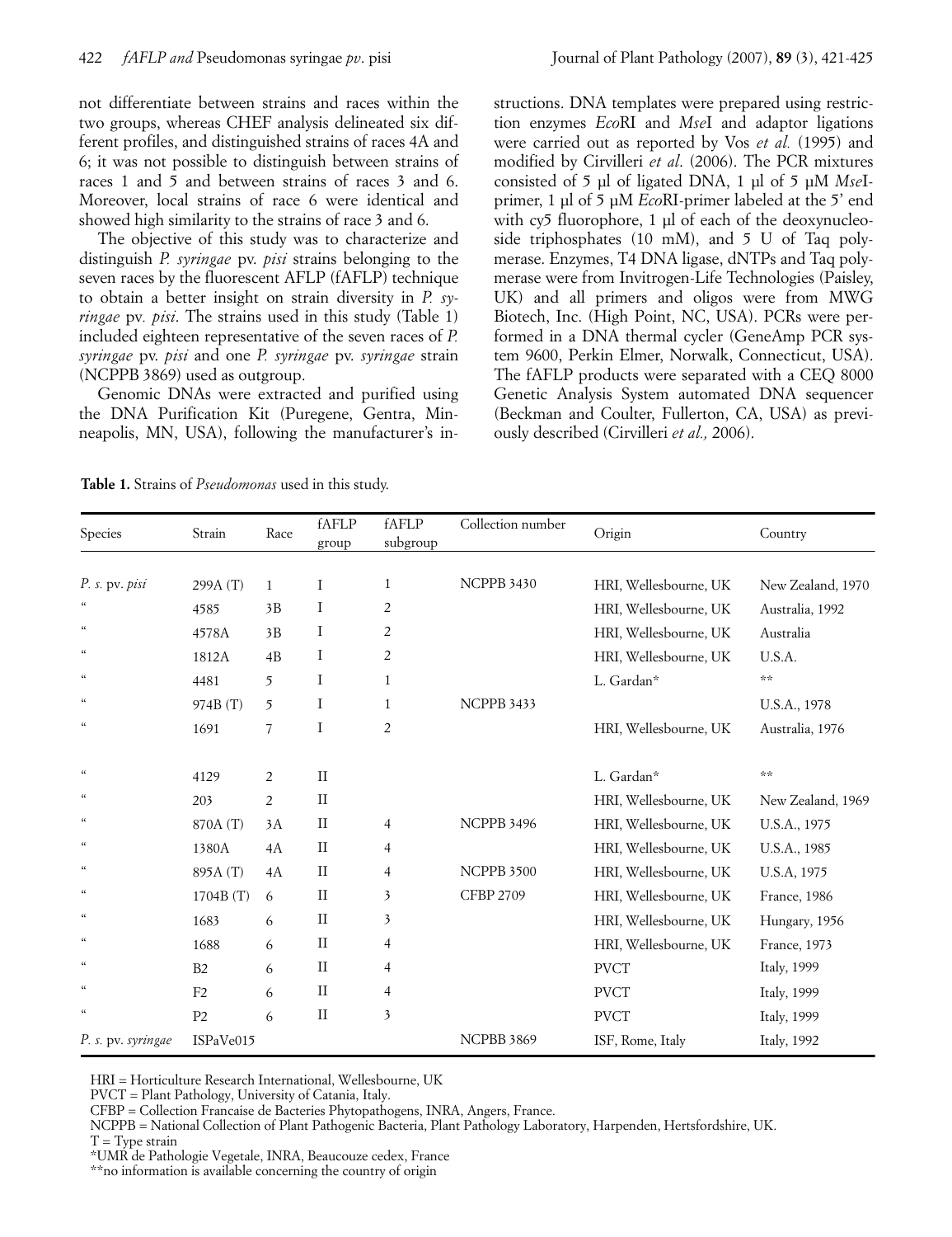The data were analyzed using CEQ 8000 analysis software. Electropherograms of all fAFLP profiles were visually inspected for polymorphisms, with the presence (1) or absence (0) of fragments from 60 to 700 bp scored in a binary matrix and stored in Microsoft Excel 2000. Cluster analysis was performed according to the unweighted pair-group method with average linkages (UPGMA) exporting the output files to the PHYLIP 3.6 software package (Felsenstein, 2004). Similarity coefficients were determined using Dice's coefficient (Dice, 1945). A dendrogram was constructed and its robustness was assessed by bootstrap analysis (1,000 repeated samplings) (Felsenstein, 1985).

Analysis by fAFLP of the 18 *P. syringae* pv. *pisi* strains gave 18 different fingerprints. The *Eco*RI/*Mse*I primers amplified a number of fragments ranging between 29 (strain 181.2.A race 4B) and 63 (strain F2 race 6). The peak heights, indicating the relative fluorescence of the fragments detected, did not vary between

replicate runs with identical DNAs. The dendrogram of 18 the *P. syringae* pv. *pisi* strains derived from UPGMA analysis is shown in Fig. 1. Two well-separated main clusters were distinguished when using a 68% similarity index as cut-off: cluster I, including all strains belonging to races 1, 3B, 4B, 5 and 7, and cluster II, including strains belonging to races 2, 3A, 4A, 6 and local strains of race 6. The race clustering was in agreement with clusters previously delineated reported (Arnold *et al.*, 1996; 2001; Catara *et al.*, 1998; Cirvilleri *et al.*, 1998).

fAFLP analysis discriminated between clusters and between races included in the same cluster. Moreover, all strains within the same race were distinguished. In cluster I, subgroup 1 consisted of strains of races 1 and 5, and subgroup 2 contained strains of races 3B, 4B and 7.

In cluster II, strains of race 6 also clustered in two subgroups (3 and 4). fAFLP allowed discrimination between local strains of race 6, indistinguishable by CHEF analysis (Cirvilleri *et al.*, 1998). Race 6 local strain B2



**Fig. 1.** Dendrogram of 18 *Pseudomonas syringae* pv. *pisi* strains representative of the seven races analyzed by fluorescent AFLP. Similarity between fingerprints was calculated by the unweighted pair-group method with average linkages (UPGMA) using Dice's coefficient, and the robustness of the tree was assessed by bootstrap analysis (1,000 repeated samplings). I and II are genomic groups. 1, 2, 3, and 4 are genomic subgroups. *P. syringae* pv. *syringae* strain NCPPB3869 was used as an outgroup.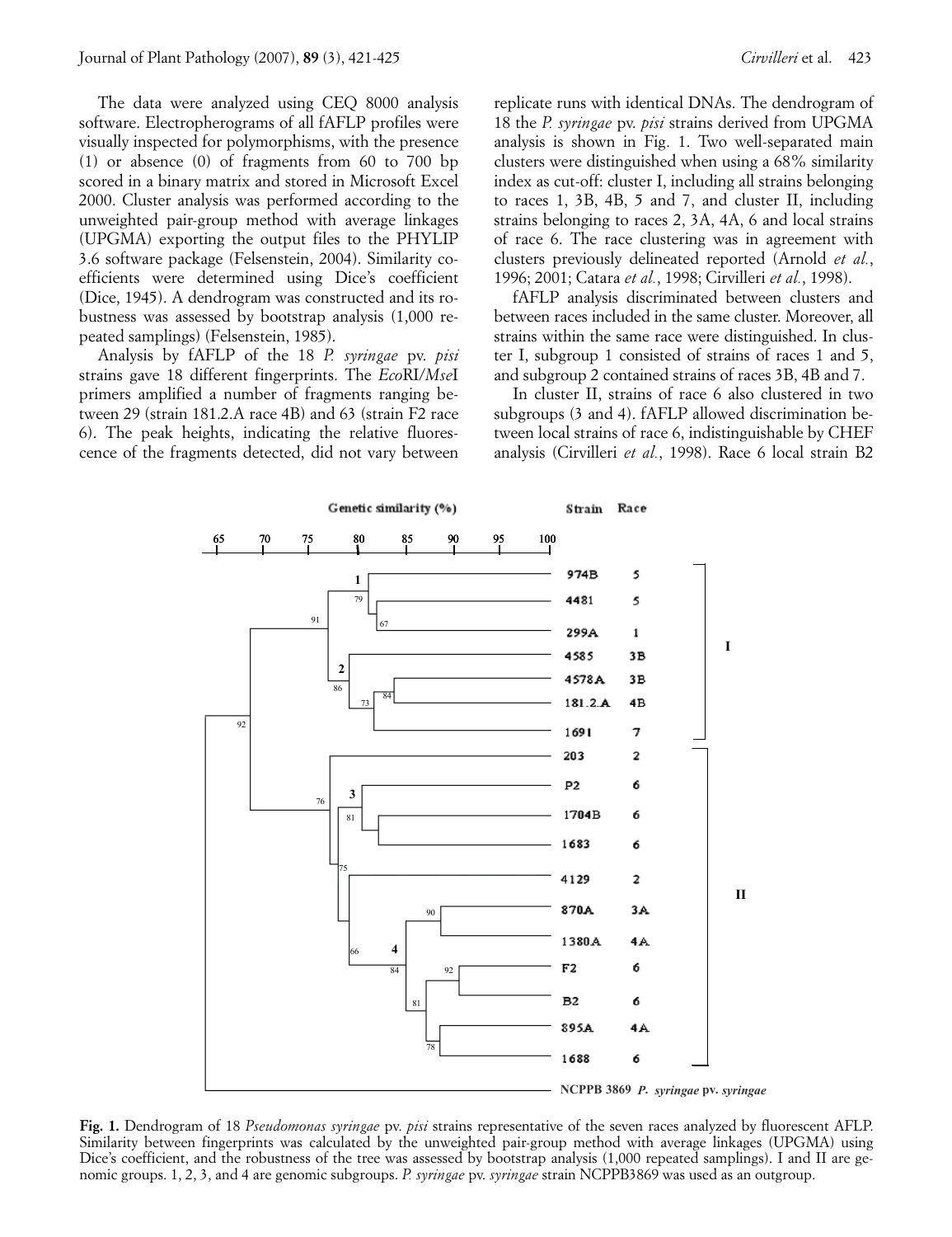clustered in subcluster 3, whereas race 6 local strains F2 and B2 clustered together in subcluster 4 and showed maximum similarity (92%). Race 2 strains 203 and 4129 did not fall into either of subgroups 3 and 4. fAFLP fingerprinting distinguished between strains of races 1 and 3B and between strains of races 4A and 6 (indistinguishable with previously used PCR analysis) and allowed discrimination between strains of races 1 and 5 and between strains of races 3 and 6 (indistinguishable with CHEF analysis). Bootstrap values show the robustness of the tree. The main group and subgroup nodes had moderate consistency in clustering and showed confidence at a maximum of 0.92. 24 *fAFLP and Pseud*<br>lustered in subcluster<br>nd B2 clustered toget<br>naximum similarity (92<br>lid not fall into either c<br>erprinting distinguishe<br>B and between strains<br>ble with previously u<br>liscrimination between<br>ween strains of

PCR amplification, but the profiles obtained did not differentiate between strains of races 1 and 3B, nor between strains of races 4A and 6. Specific primers designed from conserved regions flanking *avrPpiA1* from race 2 (Vivian *et al.*, 1989) and *avrPpiB1* from race 3A (Cournoyer *et al.*, 1995) led to identification of two novel genes: *avrPpiG*, present only in races of *P. syringae* pv. *pisi* belonging to group II, and *avrPpiC*, detected in a wide range of *P. syringae* pathovars (Arnold *et al.*, 2001). Moreover, two primers, DA72 and DA73, designed from highly conserved sequences upstream and downstream of *avrPpiA1* and *avrPpiB1* (Arnold *et al.*, 2001) were used to amplify fragments from each of the races of *P. syringae* pv. *pisi*. However, profiles thus ob-

**Table 2.** FAFLPs characteristic fragments pointed out by fAFLP analysis in *Pseudomonas syringae* pv. *pisi* strains.

|                |                | maximum similarity (92%). Race 2 strains 203 and 4129<br>did not fall into either of subgroups 3 and 4. fAFLP fin-<br>gerprinting distinguished between strains of races 1 and<br>3B and between strains of races 4A and 6 (indistinguish-<br>able with previously used PCR analysis) and allowed<br>discrimination between strains of races 1 and 5 and be-<br>tween strains of races 3 and 6 (indistinguishable with<br>CHEF analysis). Bootstrap values show the robustness<br>of the tree. The main group and subgroup nodes had<br>moderate consistency in clustering and showed confi-<br>dence at a maximum of 0.92.<br>Group-specific discriminative fragments were identi-<br>fied. All strains belonging to races of cluster-group II<br>showed three specific fragments of 164, 177 and 295<br>bp, whereas no fragment was common to all strains be-<br>longing to cluster-group I (Table 2).<br>Race-specific discriminative fragments were also<br>identified in strains of race 1, 5, 7 and 2 (Table 2).<br>In the present study, fAFLP analysis was used to<br>characterize and differentiate representative strains of<br>the seven races of <i>P. syringae</i> pv. <i>pisi</i> . Previously, multi-<br>plex PCRs with four pairs of primers, two designed<br>from genes avrPpiA1 and avrPpiB1 (Catara et al., 1998),<br>allowed assignment of strains to their races using single-<br>Table 2. FAFLPs characteristic fragments pointed out by fAFLP analysis in <i>Pseudomonas syringae</i> pv. pisi strains. |        |                                                                                      |                                                               |        |      |        |                 | tween strains of races 4A and 6. Specific primers de-<br>signed from conserved regions flanking avrPpiA1 from<br>race 2 (Vivian et al., 1989) and avrPpiB1 from race 3A<br>(Cournoyer et al., 1995) led to identification of two nov-<br>el genes: <i>avrPpiG</i> , present only in races of <i>P. syringae</i> pv.<br><i>pisi</i> belonging to group II, and <i>avrPpiC</i> , detected in a<br>wide range of P. syringae pathovars (Arnold et al.,<br>2001). Moreover, two primers, DA72 and DA73, de-<br>signed from highly conserved sequences upstream and<br>downstream of avrPpiA1 and avrPpiB1 (Arnold et al.,<br>2001) were used to amplify fragments from each of the<br>races of <i>P. syringae</i> pv. <i>pisi</i> . However, profiles thus ob-<br>tained did not differentiate between strains of races 1<br>and 3B, nor between strains of races 4A and 6.<br>Since DNA fingerprinting methods used until now<br>were not suitable for strain and race differentiation,<br>fAFLP was assessed and appeared suitable for studying<br>genetic polymorphism in this pathovar. In addition, we<br>found that the discriminatory power of fAFLP was higher<br>than that of CHEF (Cirvilleri et al., 1998). Indeed, fAFLP<br>revealed different profiles for the strains belonging to race<br>6 and for strains of races 1 and 5 and 3 and 6. Moreover,<br>this technique differentiated strains belonging to races 1<br>and 3B and of strains belonging to races 4A and 6 that |        |        |      |        |                 |        |
|----------------|----------------|--------------------------------------------------------------------------------------------------------------------------------------------------------------------------------------------------------------------------------------------------------------------------------------------------------------------------------------------------------------------------------------------------------------------------------------------------------------------------------------------------------------------------------------------------------------------------------------------------------------------------------------------------------------------------------------------------------------------------------------------------------------------------------------------------------------------------------------------------------------------------------------------------------------------------------------------------------------------------------------------------------------------------------------------------------------------------------------------------------------------------------------------------------------------------------------------------------------------------------------------------------------------------------------------------------------------------------------------------------------------------------------------------------------------------------------------------------------------------------------------------------------------------------|--------|--------------------------------------------------------------------------------------|---------------------------------------------------------------|--------|------|--------|-----------------|----------------------------------------------------------------------------------------------------------------------------------------------------------------------------------------------------------------------------------------------------------------------------------------------------------------------------------------------------------------------------------------------------------------------------------------------------------------------------------------------------------------------------------------------------------------------------------------------------------------------------------------------------------------------------------------------------------------------------------------------------------------------------------------------------------------------------------------------------------------------------------------------------------------------------------------------------------------------------------------------------------------------------------------------------------------------------------------------------------------------------------------------------------------------------------------------------------------------------------------------------------------------------------------------------------------------------------------------------------------------------------------------------------------------------------------------------------------------------------------|--------|--------|------|--------|-----------------|--------|
| Strains        | Race           | FAFLP<br>group                                                                                                                                                                                                                                                                                                                                                                                                                                                                                                                                                                                                                                                                                                                                                                                                                                                                                                                                                                                                                                                                                                                                                                                                                                                                                                                                                                                                                                                                                                                 |        |                                                                                      | Presence of fragments of the following size (bp) <sup>a</sup> |        |      |        |                 |                                                                                                                                                                                                                                                                                                                                                                                                                                                                                                                                                                                                                                                                                                                                                                                                                                                                                                                                                                                                                                                                                                                                                                                                                                                                                                                                                                                                                                                                                        |        |        |      |        |                 |        |
|                |                |                                                                                                                                                                                                                                                                                                                                                                                                                                                                                                                                                                                                                                                                                                                                                                                                                                                                                                                                                                                                                                                                                                                                                                                                                                                                                                                                                                                                                                                                                                                                | 75     | 120                                                                                  | 123                                                           | 134    | 148  | 164    | 177             | 212                                                                                                                                                                                                                                                                                                                                                                                                                                                                                                                                                                                                                                                                                                                                                                                                                                                                                                                                                                                                                                                                                                                                                                                                                                                                                                                                                                                                                                                                                    | 272    | 295    | 395  | 421    | 432             | 541    |
| 299A           | $\mathbf{1}$   | Ι                                                                                                                                                                                                                                                                                                                                                                                                                                                                                                                                                                                                                                                                                                                                                                                                                                                                                                                                                                                                                                                                                                                                                                                                                                                                                                                                                                                                                                                                                                                              |        | $^{+}$                                                                               |                                                               |        |      |        |                 | $^{+}$                                                                                                                                                                                                                                                                                                                                                                                                                                                                                                                                                                                                                                                                                                                                                                                                                                                                                                                                                                                                                                                                                                                                                                                                                                                                                                                                                                                                                                                                                 |        |        |      | $^{+}$ |                 | $^{+}$ |
| 4585           | 3B             | Ι                                                                                                                                                                                                                                                                                                                                                                                                                                                                                                                                                                                                                                                                                                                                                                                                                                                                                                                                                                                                                                                                                                                                                                                                                                                                                                                                                                                                                                                                                                                              |        |                                                                                      |                                                               |        |      |        |                 |                                                                                                                                                                                                                                                                                                                                                                                                                                                                                                                                                                                                                                                                                                                                                                                                                                                                                                                                                                                                                                                                                                                                                                                                                                                                                                                                                                                                                                                                                        |        |        |      |        |                 |        |
| 4578A          | 3B             | Ι                                                                                                                                                                                                                                                                                                                                                                                                                                                                                                                                                                                                                                                                                                                                                                                                                                                                                                                                                                                                                                                                                                                                                                                                                                                                                                                                                                                                                                                                                                                              |        |                                                                                      |                                                               |        |      |        |                 |                                                                                                                                                                                                                                                                                                                                                                                                                                                                                                                                                                                                                                                                                                                                                                                                                                                                                                                                                                                                                                                                                                                                                                                                                                                                                                                                                                                                                                                                                        |        |        |      |        |                 |        |
| 1812A          | 4B             | I                                                                                                                                                                                                                                                                                                                                                                                                                                                                                                                                                                                                                                                                                                                                                                                                                                                                                                                                                                                                                                                                                                                                                                                                                                                                                                                                                                                                                                                                                                                              |        |                                                                                      |                                                               |        |      |        |                 |                                                                                                                                                                                                                                                                                                                                                                                                                                                                                                                                                                                                                                                                                                                                                                                                                                                                                                                                                                                                                                                                                                                                                                                                                                                                                                                                                                                                                                                                                        |        |        |      |        |                 |        |
| 4481           | 5              | I                                                                                                                                                                                                                                                                                                                                                                                                                                                                                                                                                                                                                                                                                                                                                                                                                                                                                                                                                                                                                                                                                                                                                                                                                                                                                                                                                                                                                                                                                                                              | $^{+}$ |                                                                                      |                                                               |        |      |        |                 |                                                                                                                                                                                                                                                                                                                                                                                                                                                                                                                                                                                                                                                                                                                                                                                                                                                                                                                                                                                                                                                                                                                                                                                                                                                                                                                                                                                                                                                                                        |        |        |      |        |                 |        |
| 974B           | 5              | I                                                                                                                                                                                                                                                                                                                                                                                                                                                                                                                                                                                                                                                                                                                                                                                                                                                                                                                                                                                                                                                                                                                                                                                                                                                                                                                                                                                                                                                                                                                              | $^{+}$ |                                                                                      |                                                               |        |      |        |                 |                                                                                                                                                                                                                                                                                                                                                                                                                                                                                                                                                                                                                                                                                                                                                                                                                                                                                                                                                                                                                                                                                                                                                                                                                                                                                                                                                                                                                                                                                        |        |        |      |        |                 |        |
| 1691           | $\overline{7}$ | I                                                                                                                                                                                                                                                                                                                                                                                                                                                                                                                                                                                                                                                                                                                                                                                                                                                                                                                                                                                                                                                                                                                                                                                                                                                                                                                                                                                                                                                                                                                              |        |                                                                                      | $^{+}$                                                        | $^{+}$ |      |        |                 |                                                                                                                                                                                                                                                                                                                                                                                                                                                                                                                                                                                                                                                                                                                                                                                                                                                                                                                                                                                                                                                                                                                                                                                                                                                                                                                                                                                                                                                                                        | $^{+}$ |        | $^+$ |        | $\! + \!\!\!\!$ |        |
| 4129           | $\overline{c}$ | $\rm II$                                                                                                                                                                                                                                                                                                                                                                                                                                                                                                                                                                                                                                                                                                                                                                                                                                                                                                                                                                                                                                                                                                                                                                                                                                                                                                                                                                                                                                                                                                                       |        |                                                                                      |                                                               |        | $^+$ | $^+$   | $^{+}$          |                                                                                                                                                                                                                                                                                                                                                                                                                                                                                                                                                                                                                                                                                                                                                                                                                                                                                                                                                                                                                                                                                                                                                                                                                                                                                                                                                                                                                                                                                        |        | $^{+}$ |      |        |                 |        |
| 203            | $\overline{2}$ | $\rm II$                                                                                                                                                                                                                                                                                                                                                                                                                                                                                                                                                                                                                                                                                                                                                                                                                                                                                                                                                                                                                                                                                                                                                                                                                                                                                                                                                                                                                                                                                                                       |        |                                                                                      |                                                               |        |      |        |                 |                                                                                                                                                                                                                                                                                                                                                                                                                                                                                                                                                                                                                                                                                                                                                                                                                                                                                                                                                                                                                                                                                                                                                                                                                                                                                                                                                                                                                                                                                        |        | $^+$   |      |        |                 |        |
| 870A           | 3A             | $\rm II$                                                                                                                                                                                                                                                                                                                                                                                                                                                                                                                                                                                                                                                                                                                                                                                                                                                                                                                                                                                                                                                                                                                                                                                                                                                                                                                                                                                                                                                                                                                       |        |                                                                                      |                                                               |        |      |        | $^{+}$          |                                                                                                                                                                                                                                                                                                                                                                                                                                                                                                                                                                                                                                                                                                                                                                                                                                                                                                                                                                                                                                                                                                                                                                                                                                                                                                                                                                                                                                                                                        |        | $^+$   |      |        |                 |        |
| 1380A          | 4A             | $\rm II$                                                                                                                                                                                                                                                                                                                                                                                                                                                                                                                                                                                                                                                                                                                                                                                                                                                                                                                                                                                                                                                                                                                                                                                                                                                                                                                                                                                                                                                                                                                       |        |                                                                                      |                                                               |        |      |        | $^{+}$          |                                                                                                                                                                                                                                                                                                                                                                                                                                                                                                                                                                                                                                                                                                                                                                                                                                                                                                                                                                                                                                                                                                                                                                                                                                                                                                                                                                                                                                                                                        |        |        |      |        |                 |        |
| 895A           | 4A             | $\rm II$                                                                                                                                                                                                                                                                                                                                                                                                                                                                                                                                                                                                                                                                                                                                                                                                                                                                                                                                                                                                                                                                                                                                                                                                                                                                                                                                                                                                                                                                                                                       |        |                                                                                      |                                                               |        |      | $^{+}$ | $\! + \!\!\!\!$ |                                                                                                                                                                                                                                                                                                                                                                                                                                                                                                                                                                                                                                                                                                                                                                                                                                                                                                                                                                                                                                                                                                                                                                                                                                                                                                                                                                                                                                                                                        |        | $^{+}$ |      |        |                 |        |
| 1704B          | 6              | $\rm II$                                                                                                                                                                                                                                                                                                                                                                                                                                                                                                                                                                                                                                                                                                                                                                                                                                                                                                                                                                                                                                                                                                                                                                                                                                                                                                                                                                                                                                                                                                                       |        |                                                                                      |                                                               |        |      |        | $^{+}$          |                                                                                                                                                                                                                                                                                                                                                                                                                                                                                                                                                                                                                                                                                                                                                                                                                                                                                                                                                                                                                                                                                                                                                                                                                                                                                                                                                                                                                                                                                        |        | $^{+}$ |      |        |                 |        |
| 1683           | 6              | $\rm II$                                                                                                                                                                                                                                                                                                                                                                                                                                                                                                                                                                                                                                                                                                                                                                                                                                                                                                                                                                                                                                                                                                                                                                                                                                                                                                                                                                                                                                                                                                                       |        |                                                                                      |                                                               |        |      |        | $^+$            |                                                                                                                                                                                                                                                                                                                                                                                                                                                                                                                                                                                                                                                                                                                                                                                                                                                                                                                                                                                                                                                                                                                                                                                                                                                                                                                                                                                                                                                                                        |        | $^{+}$ |      |        |                 |        |
| 1688           | 6              | $\rm II$                                                                                                                                                                                                                                                                                                                                                                                                                                                                                                                                                                                                                                                                                                                                                                                                                                                                                                                                                                                                                                                                                                                                                                                                                                                                                                                                                                                                                                                                                                                       |        |                                                                                      |                                                               |        |      |        | $^{+}$          |                                                                                                                                                                                                                                                                                                                                                                                                                                                                                                                                                                                                                                                                                                                                                                                                                                                                                                                                                                                                                                                                                                                                                                                                                                                                                                                                                                                                                                                                                        |        | $^{+}$ |      |        |                 |        |
| B2             | 6              | $\rm II$                                                                                                                                                                                                                                                                                                                                                                                                                                                                                                                                                                                                                                                                                                                                                                                                                                                                                                                                                                                                                                                                                                                                                                                                                                                                                                                                                                                                                                                                                                                       |        |                                                                                      |                                                               |        |      |        | $^{+}$          |                                                                                                                                                                                                                                                                                                                                                                                                                                                                                                                                                                                                                                                                                                                                                                                                                                                                                                                                                                                                                                                                                                                                                                                                                                                                                                                                                                                                                                                                                        |        | $^{+}$ |      |        |                 |        |
| F <sub>2</sub> | 6<br>6         | $\rm II$<br>$\rm II$                                                                                                                                                                                                                                                                                                                                                                                                                                                                                                                                                                                                                                                                                                                                                                                                                                                                                                                                                                                                                                                                                                                                                                                                                                                                                                                                                                                                                                                                                                           |        |                                                                                      |                                                               |        |      | $^{+}$ | $^{+}$          |                                                                                                                                                                                                                                                                                                                                                                                                                                                                                                                                                                                                                                                                                                                                                                                                                                                                                                                                                                                                                                                                                                                                                                                                                                                                                                                                                                                                                                                                                        |        |        |      |        |                 |        |
| P <sub>2</sub> |                |                                                                                                                                                                                                                                                                                                                                                                                                                                                                                                                                                                                                                                                                                                                                                                                                                                                                                                                                                                                                                                                                                                                                                                                                                                                                                                                                                                                                                                                                                                                                |        | <sup>a</sup> +, differential fragments characteristically present in fAFLP profiles. |                                                               |        |      | $^+$   | $^{+}$          |                                                                                                                                                                                                                                                                                                                                                                                                                                                                                                                                                                                                                                                                                                                                                                                                                                                                                                                                                                                                                                                                                                                                                                                                                                                                                                                                                                                                                                                                                        |        | $^{+}$ |      |        |                 |        |